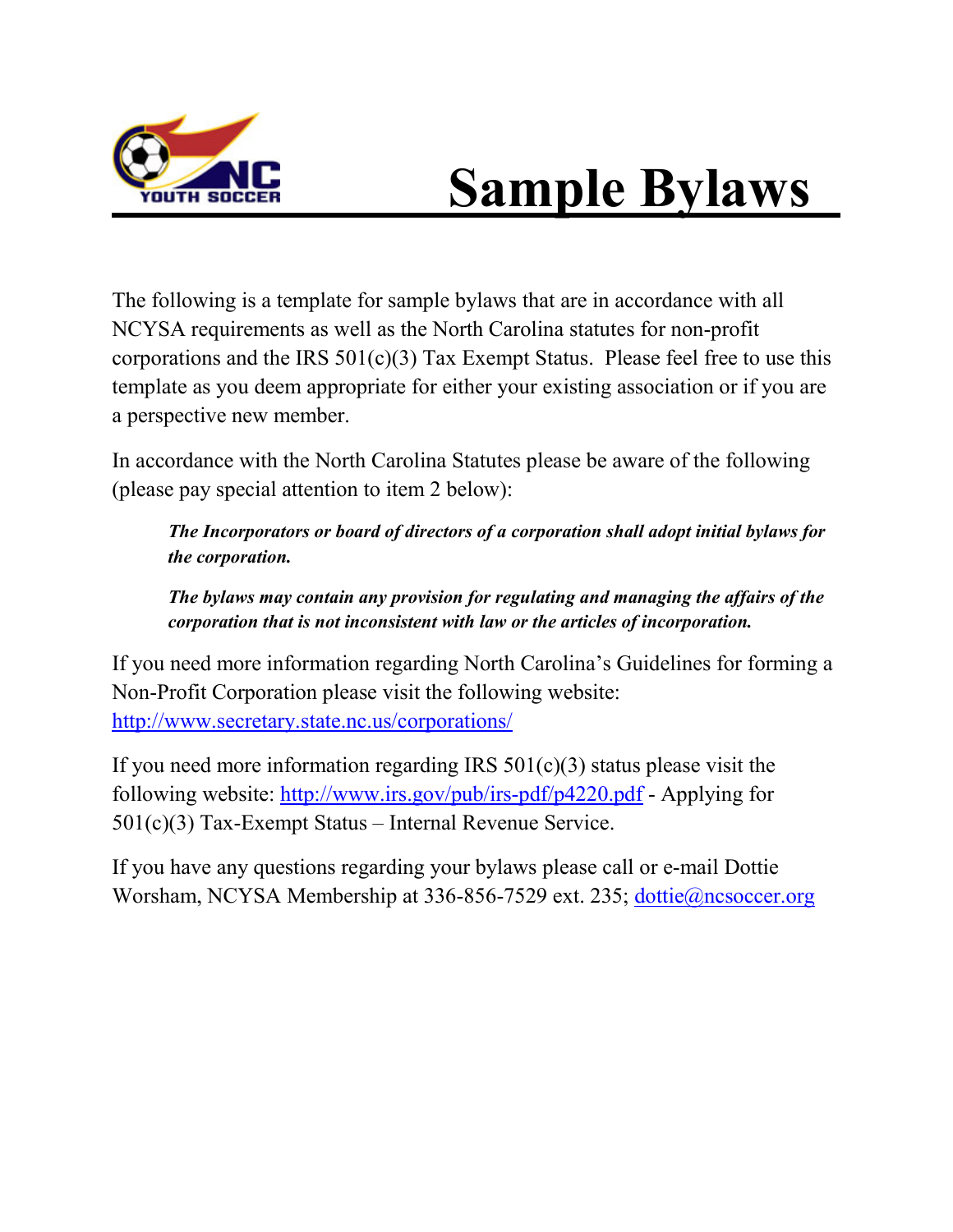### **ARTICLE I**

#### **Offices**

**Section 1.1. Principal Office.** The principal office of the Corporation shall be located in the County of \_\_\_\_\_\_\_\_\_\_\_, State of North Carolina.

**Section 1.2. Registered Office.** The registered office of the Corporation required by law to be maintained in the State of North Carolina may be, but need not be, identical with the principal office, and the address of the registered office may be changed from time to time as provided in the Act.

**Section 1.3. Other Offices.** The Corporation may have offices at such other places, either within or without the State of North Carolina, s the Board of Directors from time to time may determine or as the affairs of the Corporation may require.

#### **ARTICLE II**

### **Meetings of Members**

**Section 2.1. Place of Meetings**. All meetings of members shall be held at the principal office of the Corporation or at such other place, either within or without the State of North Carolina, as shall be designated by the Board of Directors or, upon the failure of the Board to make such designation, by the President and set forth in the notice of the meeting.

**Section 2.2. Annual Meeting.** The annual meeting of members shall be held at the designated location within one hundred and twenty (120) days of the close of each fiscal year and at a date and an hour fixed by the Board of Directors for the purpose of the election of "at large directors" (as described in Section 3.2) by the members of the Corporation and for the transaction of such other business as may be properly brought before the meeting.

**Section 2.3. Substitute Annual Meeting.** If the annual meeting shall not be held during the period established in Section 2.2, a substitute annual meeting may be called in accordance with the provisions of Section 2.4 or as provided by the Act. A meeting so called shall be designated and treated for all purposes as the annual meeting.

**Section 2.4. Special Meetings.** Special meetings of the members may be called at any time by the President or a majority of the Board of Directors of the Corporation.

**Section 2.5. Notice of Meetings**. Written or printed notice stating the time and place of a meeting of shareholders shall be delivered not less than ten (10) (if given by first class mail) or no fewer than thirty (30) (if otherwise given in writing) nor more than sixty (60) days before the date thereof, either personally, by mail, or by publication in a periodical t all members of record, mailed by or at the direction of the President, or such other person calling the meeting, to each member of record entitled to vote at such meeting and each other person specifically entitled to receive such notice under the Act. If mailed, such notice shall be deemed to be delivered when deposited in the United States mail, addressed to the member's address as it appears on the record of the members of the Corporation with postage thereon prepaid. The notice of meeting shall state that the business to be transacted thereat shall be the election of at large directors.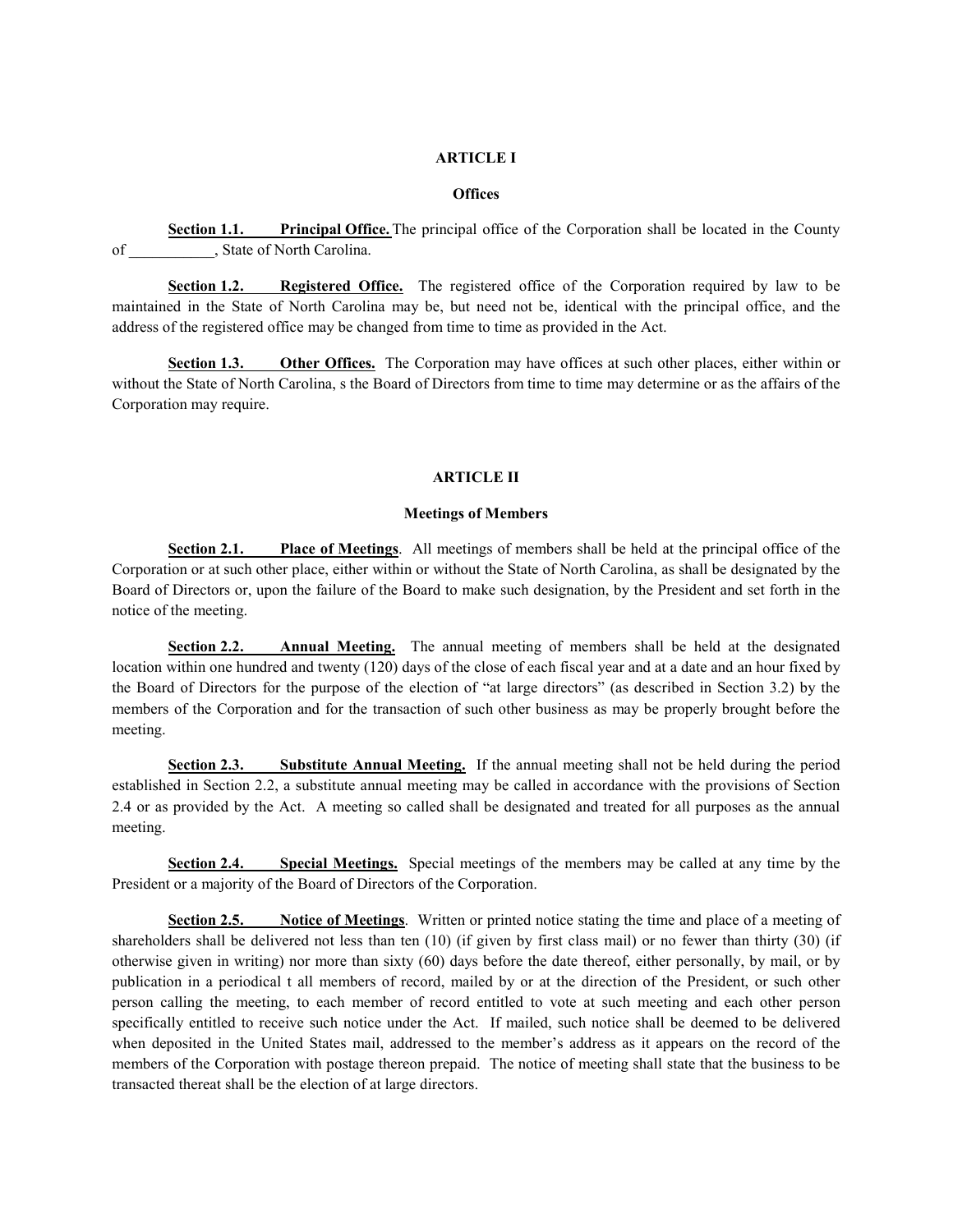Unless a meeting is adjourned (a) to a new date, time or place, and such new date, time or place is not announced at the meeting prior to adjournment or (b) to a date more than 120 days after the date fixed for the original meeting, notice of the adjourned meeting need not be given.

**Section 2.6. Voting List and Record Date**. The Secretary of the Corporation shall prepare an alphabetical list of the members entitled to vote at each meeting, or any adjournment thereof, with the address of each member, which list shall be kept on file at the principal office of the Corporation for a period beginning two (2) business days after notice of such meeting is given and continuing through such meeting. Such list shall be subject to inspection and copying (at the member's expense), during the time it is kept on file under the provisions of the preceding sentence, by any member of the Corporation's principal office at any time during regular business hours. This list shall also be produced and kept open at the time and place of the meeting and shall be subject to inspection by any member at any time during the meeting or any adjournment.

The Board of Directors shall establish a record date for each meeting of members, and only members in good standing as of such record date shall be entitled to vote at such meeting. The Board may establish such procedures and rules for the determination of the good standing of members as it may deem reasonable and necessary.

**Section 2.7. Quorum.** The presence of members represented in person or by proxy, entitled to cast ten percent (10%) or more of the votes entitled to be cast by all members in the election of at large directors shall constitute a quorum for action at an annual, substitute annual or special meeting. If there is no quorum at the opening of a meeting of members, such meeting may be adjourned from time to time by the vote of a majority of the members voting on the motion to adjourn; and, at any adjourned meeting at which a quorum is present, any business may be transacted which might have been transacted at the original meeting. Once a member is represented for any purpose at a meeting, he or she is deemed present for the remainder of the meeting and any adjournment thereof unless a new record is or, under the Act, must set for that adjourned meeting.

**Section 2.8. Proxies.** A member may appoint one or more agents authorized by a proxy in a form permissible under the Act and executed by the member or by the member's duly authorized attorney-in-fact to vote for him or her at a meeting of members. An appointment of proxy is effective when received by the Secretary of the Corporation or other officer or agent of the Corporation authorized to tabulate votes. An appointment of proxy is not valid after the expiration of eleven (11) months from the date it is deemed effective unless the person executing it expressly specifies therein the length of time for which it is to continue in force or limits its use to a particular meeting. An appointment of proxy is revocable by the member unless the appointment form conspicuously states that it is irrevocable and the appointment form is "coupled with an interest's as provided in the Act.

**Section 2.9 Voting Rights.** Subject to the Restated Articles, each member shall be entitled to one vote in the election of each at large director to be elected at a meeting of members.

The President and the Secretary of the Corporation are authorized to establish all reasonable and necessary procedures to permit the casting of votes by members. The determination of whether acceptable evidence has been presented by a person or entity to establish his, her or its authority to vote shall be made by the President, and his or her decision shall be final.

**Section 2.10 Presiding Officer.** The President shall preside at the members' meetings. In the President's absence, the provisions of Section 9.5 of these By-Laws shall control. The Secretary or, in the absence of the Secretary, any person designated by the President shall act as secretary of such meetings.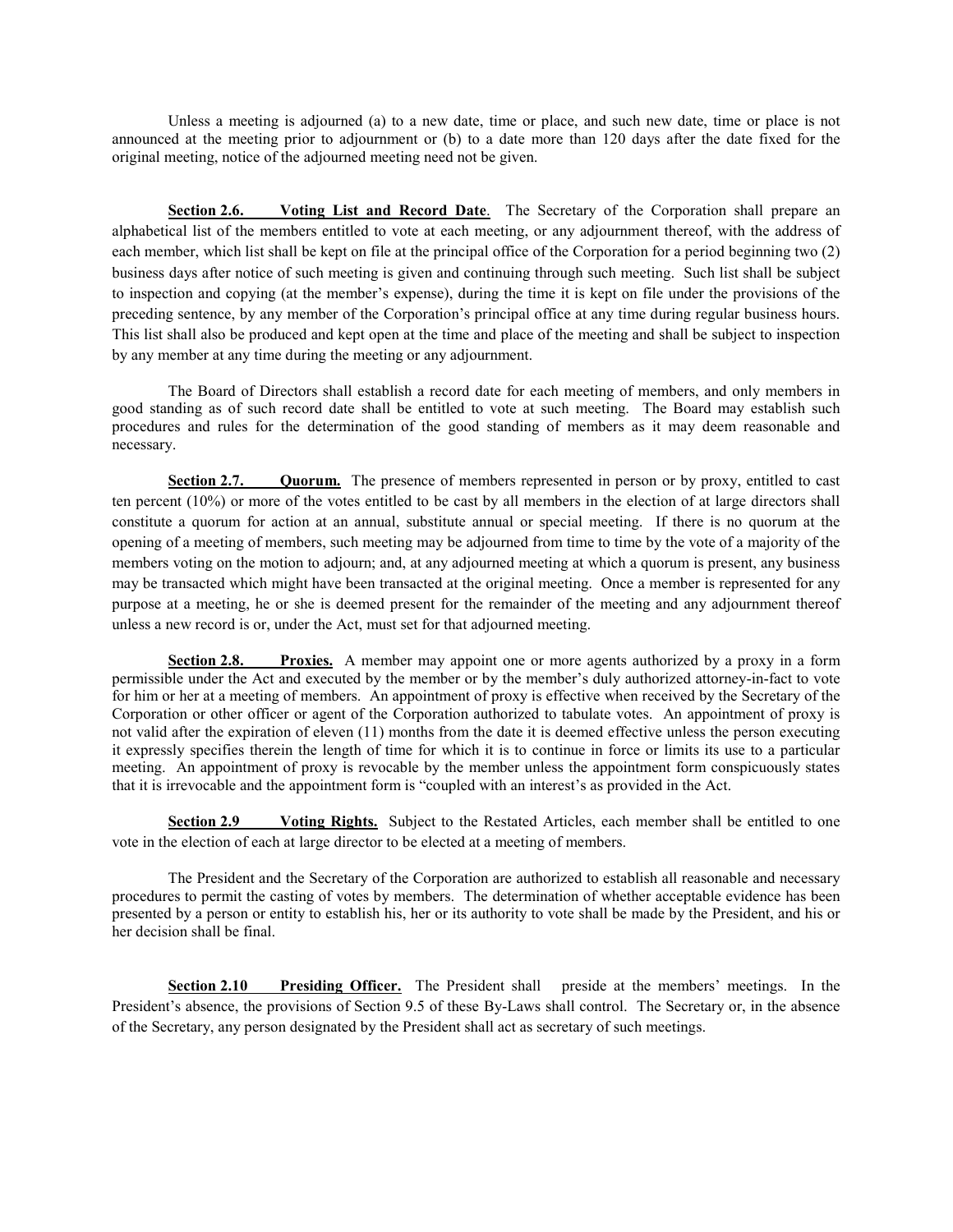**Section 2.11. Inspectors of Election.** At each meeting of the members the proxies shall be received and be taken in charge, and all questions touching qualifications of members or the validity of proxies, the presence of a quorum, the acceptance of votes and the results of member votes shall be decided, by voting inspectors who shall act in accordance with the Act. Such voting inspectors (who may not be nominees for election as at large directors at such meeting) shall be appointed prior to the meeting by the President.

#### **ARTICLE III**

#### **Directors**

**Section 3.1 General Powers.** All corporate powers shall be exercised by and under the authority of, and the business and affairs of the Corporation shall be managed under the direction of, the Board of Directors.

**Section 3.2 Number and Qualifications.** The number of directors of the Corporation shall be set by the Board of Directors as set forth in the Corporation's Articles of Incorporation; provided, however, that a decrease in the number of directors shall not shorten the term of any director in office at the time of such decrease. "At large directors" shall be elected by the members among the members of the Corporation in good standing. Directors representing the Corporation's Challenge, Girls Classic and Boys Classic Divisions shall be appointed by the President upon the recommendation of the governing bodies of those Divisions. The President shall appoint the director representing the Recreation Division.

**Section 3.3 Terms of Directors.** The terms of the directors of the Corporation shall be set forth in the Corporation's Articles of Incorporation. In the event of an increase or decrease in the number of at large directors, the additional or eliminated at large directors shall be so classified that all classes of at large directors remain or become as nearly equal in number as may be. At large directors may not be elected for consecutive terms as at large directors, by may be elected to additional terms separated by a one (1) year abeyance in service as an at large director.

**Section 3.4 Nomination and Election of Directors.** Nominations of persons for election as at large directors to the Board of Directors of the Corporation at a meeting of the members held to elect at large directors may be made by or at the direction of the Board of Directors or may be made at such members' meeting by any member of the Corporation entitled to vote for the election of at large directors at such meeting who complies with the notice procedures set forth in this Section 3.4. Such nominations, other than those made by or at the direction of the Board, shall be made pursuant to timely notice in writing to the Secretary of the Corporation. To be timely, a member's notice must be received at the principal office of the Corporation not less than fifty (50) days nor more than seventy-five (75) days prior to the members' meeting; provided, however, that in the event that such applicable members' meeting is not an annual meeting of members, notice by the member to be timely must be so received no later than the close of business on the tenth  $(10<sup>th</sup>)$  day following the day on which such notice of the date of the members' meeting was mailed or public disclosure of such meeting was made, whichever first occurs. Such member' notice to the Secretary shall set forth (a) as to each person whom the member proposes to nominate for election as an at large director, (I) the name, age, business address and residence address of the person, (ii) the principal occupation or employment of the person, and (iii) a detailed discussion of the person's involvement in youth soccer activities. The Corporation may require any proposed nominee to furnish such other information as may reasonably be required by the Corporation to determine the eligibility of such proposed nominee to serve as an at large director of the Corporation. No person shall be eligible for election as an at large director of the Corporation at a members' meeting unless nominated in accordance with the procedures set forth herein. The President shall, if the facts warrant, determine and declare to the members' meeting that a nomination was not made in accordance with the foregoing procedure and, accordingly, shall be disregarded.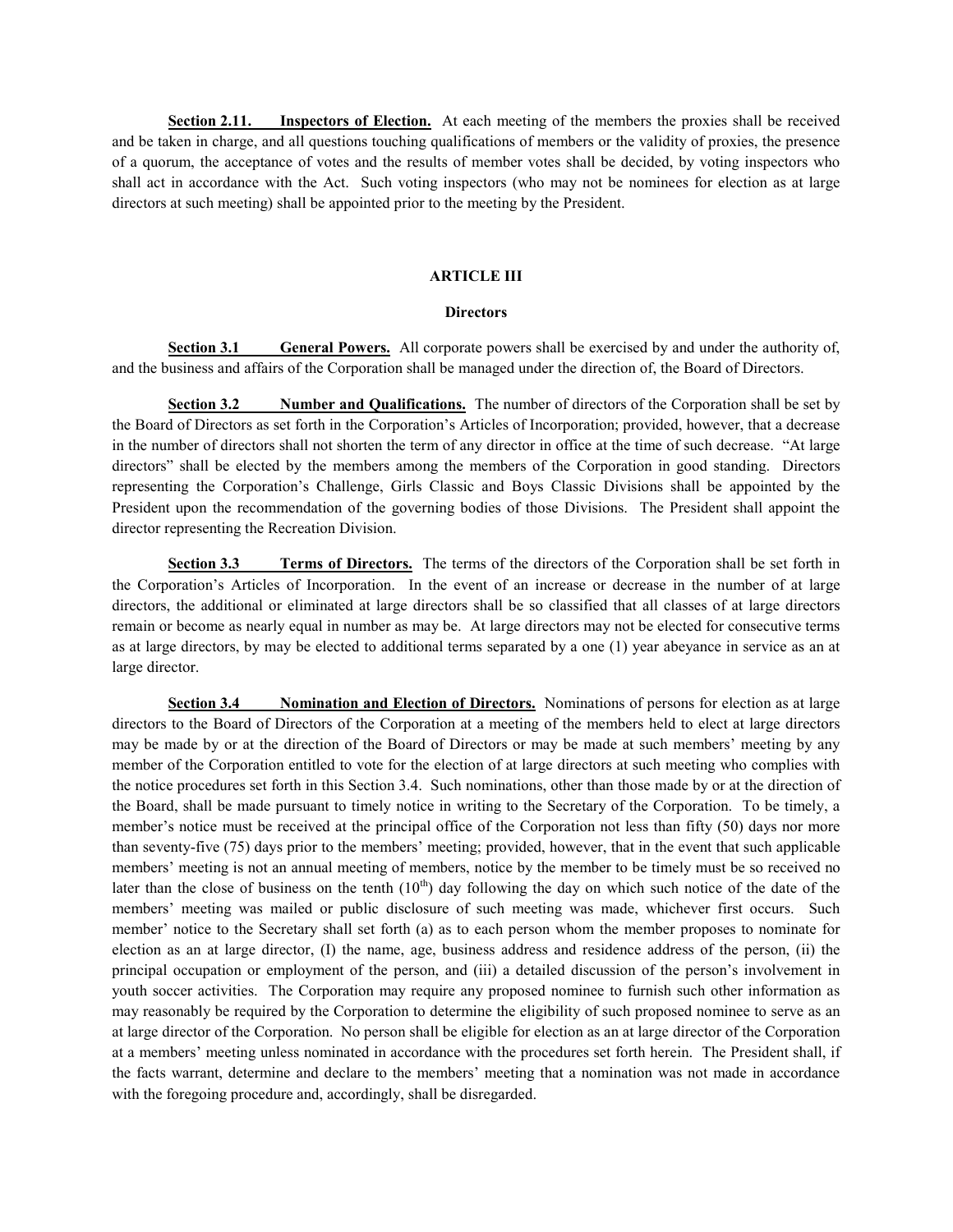The at large director of each class shall be elected at the applicable annual meeting of the members, and those persons who receive a plurality of the votes cast by the members entitled to vote in the election of directors at such meeting shall be deemed to have been elected.

**Section 3.5. Cumulative Voting.** No member shall have the right to cumulate his or her votes in the election of directors.

**Section 3.6. Removal.** Any director may be removed from office with or without cause by a vote of a majority of all of the members or by a two-thirds (2/3) or greater vote of the Board of Directors. A director may not be removed by the members at a meeting unless the notice of such meeting states that the purpose, or one of the purposes, of the meeting is removal of the director.

**Section 3.7. Vacancies.** A vacancy occurring in the Board of Directors with respect to an at large director may be filled by a vote of the majority of the remaining directors, though less than a quorum, or by the sole remaining director. A vacancy in any other directorship may be filled by the President. A director elected or appointed to fill a vacancy shall serve until the next meeting of members at which at large directors are elected.

# **ARTICLE IV**

#### **Meetings of Directors**

**Section 4.1. Regular Meetings.** The Board of Directors may provide, by resolution, the time and place, either within or without the State of North Carolina for the holding of regular meetings. Unless otherwise provided by the Board of Directors, the Board shall meet at least as often as once each fiscal quarter, on the dates and at the time established as customary by the Board of Directors.

**Section 4.2. Special Meetings.** Special meetings of the Board of Directors may be called by or at the request of the President or any three (3) directors. Such meetings may be held either within or without the State of North Carolina as fixed by the person or persons calling any such meeting.

**Section 4.3. Notice of Meetings.** When held on the dates and at the time established as customary by the Board of Directors, regular meetings of the Board of Directors may be held without notice. The person or persons calling a special meeting, give notice thereof by telephone, telegraph, teletype or other form of wire or wireless communication, including facsimile communication, or by written communication delivered by hand, United States mail, or private carrier. Written notice of a special meeting of the directors is effective at the earliest of the following: (a) when received; (b) upon its deposit in the United States mail, as evidenced by the postmark, if mailed by first class mail, with postage thereon prepaid, and correctly addressed; (c) upon transmission if sent by facsimile and if completed transmission is evidenced by a sender's confirmation report generated by the sender's facsimile machine; or (d) on the date shown on the confirmation of delivery issued by a private carrier, if sent by private carrier to the address of the director last known to the Corporation. Oral notice is effective when actually communicated to the director. Notice of an adjourned meeting of directors need not be given if the time and place are fixed at the meeting adjourning and if the period of adjournment does not exceed ten (10) days in any one adjournment. Such notice need not specify the purpose for which the meeting is called. Special meetings may be held without notice upon the unanimous consent of the directors.

**Section 4.4. Waiver of Notice.** Any director may waive notice of any meeting by filing a written and signed waiver with the minutes of the meeting or in the Corporation's corporate records. A director's attendance at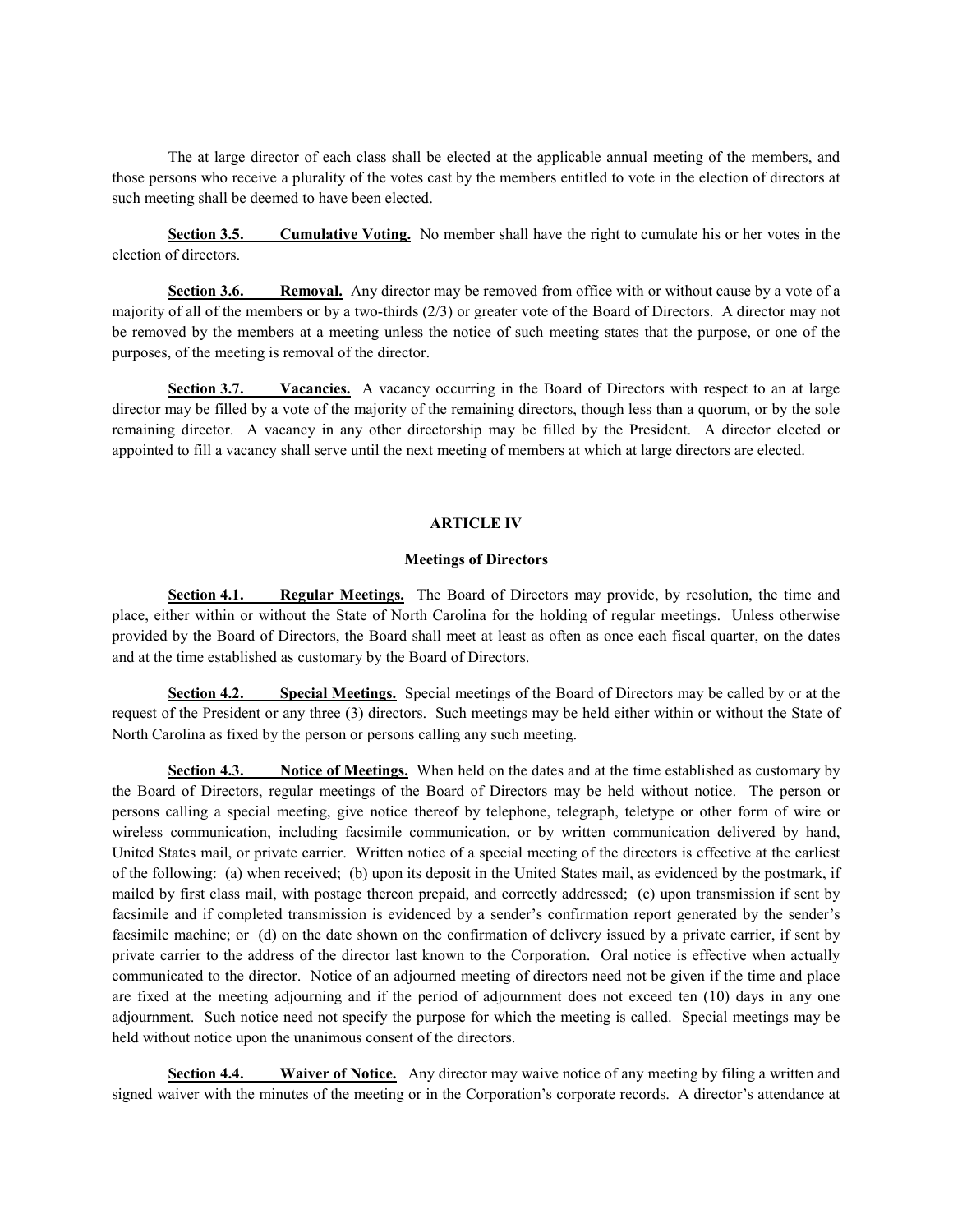or participation in a meeting shall constitute a waiver of notice of such meeting, unless the director at the beginning of the meeting (or promptly upon his arrival) objects to holding the meeting or transacting any business at the meeting and does not thereafter vote for or assent to any action taken at the meeting.

**Section 4.5. Quorum.** The presence of a majority of the number of directors prescribed by the Board of Directors under Section 3.2 and in office immediately prior to a meeting shall constitute a quorum for the transaction of business at that meeting of the Board; provided, however, that if a quorum is not present, a majority of the directors may adjourn the meeting from time to time without further notice except as provided in Section 4.3.

**Section 4.6. Manner of Acting.** Except as otherwise provided in these By-Laws or the Act, the act of the majority of the directors attending or participating in a meeting at which a quorum is present shall be the act of the Board of Directors. The affirmative vote of two-thirds (2/3) of the number of directors prescribed by the Board of Directors under Section 3.2 and in office immediately prior to a meeting shall be required for the removal of the President as an officer, a modification of the duties and authority of the President as set forth in these By-Laws, the creation or termination of a committee of the Board, the appointment of a director to a committee, the removal of a director from a committee, or a modification of the authority delegated to a committee by these By-Laws or a resolution of the Board of Directors.

**Section 4.7. Presumption of Assent.** A director of the Corporation who is present at a meeting of the Board of Directors at which action on any corporate matter is taken shall be presumed to have assented to the action taken unless (a) the director objects at the beginning of the meeting (or promptly upon the director's arrival) to holding such meeting or transacting business at it, (b) the director shall file a written dissent or abstention to such action with the presiding officer of the meeting before the adjournment thereof or with the Corporation immediately after the adjournment of the meeting, or (c) the director's contrary vote or abstention is entered in the minutes of the meeting. Such right to dissent or abstain shall not apply to a director who voted in favor of such action.

**Section 4.8. Informal Action by Directors.** Action taken by the directors without a meeting is nevertheless Board action, and may be described as such, if one or more written consents to the action in question, describing the action taken, are signed by all the directors and filed with the minutes of the proceedings of the Board of Directors or in the records of the Corporation, whether done before or after the action so taken. Action taken pursuant to this Section 4.8 shall be effective when the last director signs a written consent to such action, unless the consent specifies a different effective date.

**Section 4.9. Participation by Audio Medium.** Upon approval by the Board of Directors, any one or more directors may participate in any meeting of the Board or its committees by means of a conference telephone or similar communications medium allowing all directors participating in the meeting to hear one another simultaneously throughout the meeting. Participation by such means shall constitute presence in person at a meeting.

# **ARTICLE V**

# **Committees**

**Section 5.1. Executive Committee.** The Board of Directors, by proper resolution and by the vote required under Section 4.6, may appoint an Executive Committee which shall be composed of the President, the President-Elect, the Secretary and the Treasurer and which shall have and exercise the powers of the Board of Directors in the direction of the management of the affairs of the Corporation, except at such time as the Board of Directors is in session. Meetings of the Executive Committee may be held at any time on the call of the President or any two (2) members of the Committee. A majority of the members of the Executive Committee shall constitute a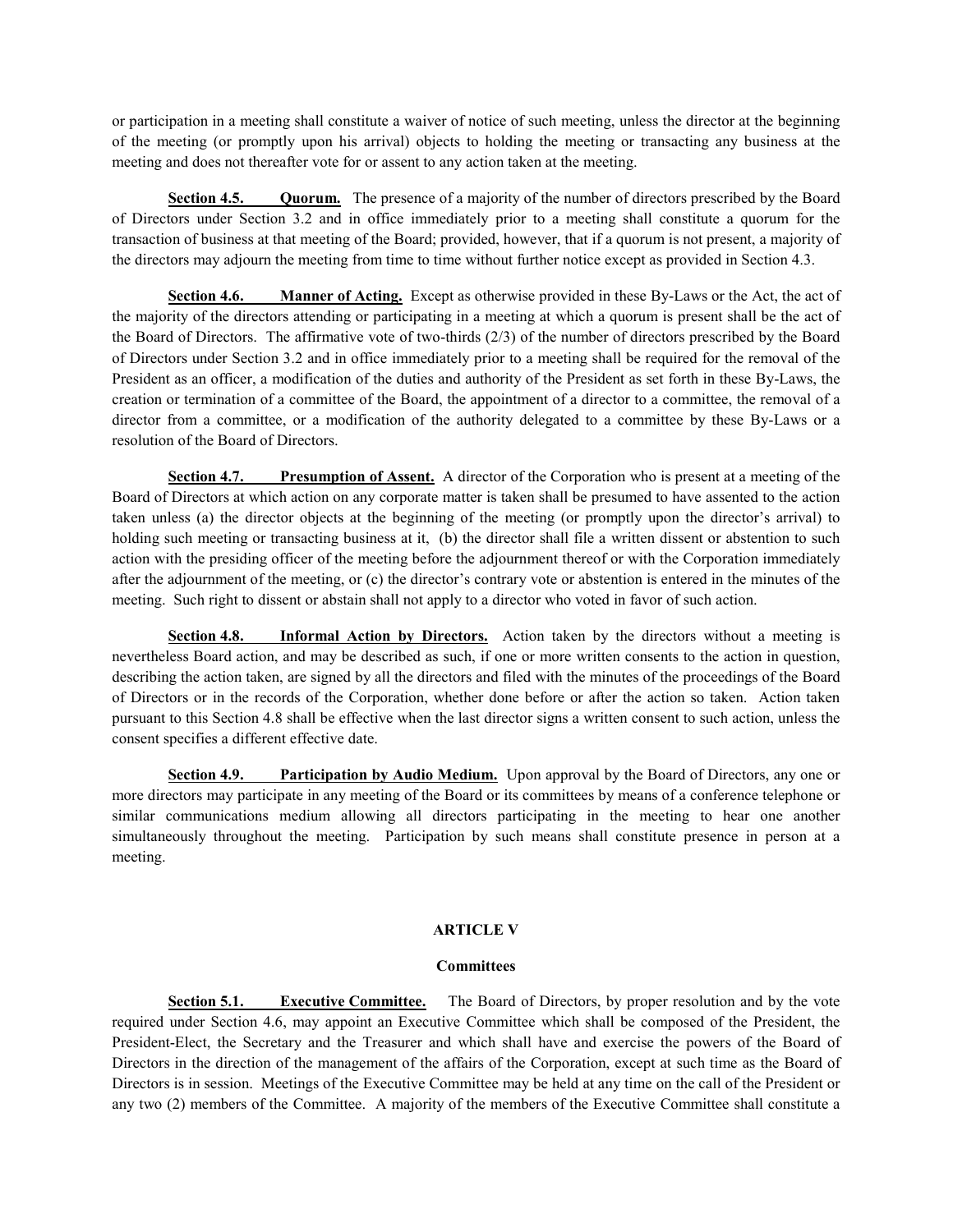quorum. Action by the Executive Committee shall be by majority vote of the members of the Executive Committee. The Executive Committee shall keep minutes of its meetings and shall report its actions to the next succeeding meeting of the Board of Directors.

The Board of Directors shall have the power to direct, limit and control the Executive Committee, and to rescind or modify any action of the Executive Committee, by resolution at any special or regular meeting or by general rules adopted for its guidance. In addition, neither the Executive Committee nor any other committee appointed under these By-Laws shall have any authority to do any act listed in Section 55-A-8-25 of the Act.

**Section 5.2. Other Committees.** The President, subject to ratification by the Board of Directors by the vote required under Section 4.6, or the Board of Directors, by proper resolution and by the vote required under Section 4.6, may appoint such other committees as may be deemed by the President or the Board, as applicable, to be appropriate. Each such committee shall have at least three (3) members.

**Section 5.3. Vacancy.** Any vacancy occurring on a Board committee shall be filled by the vote of the Board of Directors required under Section 4.6.

**Section 5.4 Removal.** Members of all committees of the Board shall serve at the pleasure of the Board. Any member of a Board committee may be removed at any time with or without cause by the vote of the Board of Directors required under Section 4.6.

**Section 5.5 Committee Membership and Procedures.** Except as otherwise expressly provided in this Article V, the provisions of these By-Laws governing meetings, action without meetings, notice, waiver of notice, quorum, and voting requirements of the Board shall apply to each committee of the Board.

**Section 5.6 Responsibility of Directors.** In discharging his or her duties as a director, a director shall be entitled to rely on information, opinions, reports and statements prepared or presented by a Board committee of which he or she is not a member unless he or she has actual knowledge of a matter which makes such reliance unwarranted. Such permissible reliance shall relieve such director of any responsibility or liability imposed upon him or her by law when and to the extent permitted by the Act.

If any action taken by a Board committee is not thereafter formally considered by the Board, a director may dissent from such action by filing his or her written objection with the Secretary with reasonable promptness after learning of such action.

# **ARTICLE VI**

# **Officers**

**Section 6.1 Offices.** The officers of the Corporation shall consist of a President, President-Elect, a Secretary and a Treasurer each of whom shall have such power and duties as are set forth in these By-Laws and as may be delegated to such officer by the Board of Directors and each of whom must be a member of the Board. The Corporation's other officers may also consist of and may include one or more Vice Presidents, one or more Assistant Treasurers, and one or more Assistant Secretaries, and such other titled officers as may be deemed necessary or advisable by the President, each of which officers or assistant officers thereto shall have such powers as may be delegated to them by the President. Any two or more offices maybe held by the same person but no officer may act in more than one capacity where action of two or more officers is required.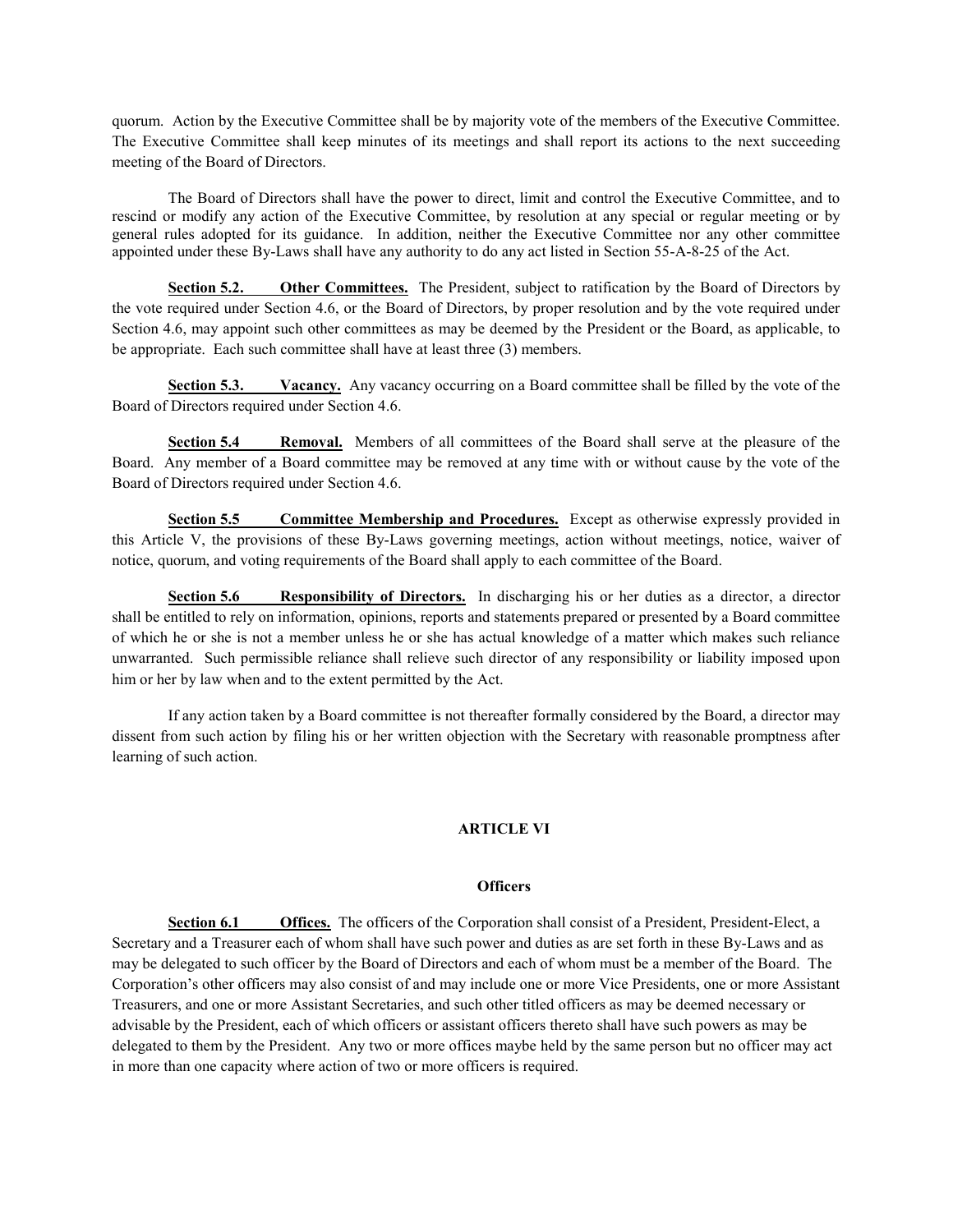**Section 6.2 Appointment and Term.** The officers of the Corporation shall be appointed by the Board of Directors for stated terms. Such appointments may be made at any regular or special meeting of the Board. Each officer shall hold office until the expiration of such officer's term as a director of the Corporation prior to the stated term of his or her appointment, such officer's death, resignation, retirement, removal or disqualification, or such officer's successor is appointed and qualified.

**Section 6.3 Removal and Resignation.** Any officer appointed by the Board of Directors may be removed by the Board with or without cause whenever in its judgment the best interests of the Corporation will be served thereby. Any such removal or disqualification shall be by the vote of the Board of Directors required under Section 4.6.

An officer may resign at any time by communicating such officer's resignation to the Corporation. A resignation is effective when it is communicated unless it specifies in writing a later effective date. If a resignation is made effective at a later date and the Corporation accepts the future effective date, the Board of Directors may fill the pending vacancy before the effective date if the Board of Directors provides that the successor does not take office until the effective date.

**Section 6.4 President.** Subject to the direction of the Board of Directors, the President shall direct and supervise the management of the Corporation in accordance with these By-Laws and Restated Articles.

The President shall sign, with any other proper officer, any deeds, leases, mortgages, bonds, contracts, or other instruments which may be lawfully executed on behalf of the Corporation, except where required or permitted by law to be otherwise signed and executed and except where the signing and execution thereof shall be delegated by the President or the Board of Directors to some other officer or agent and, in general, he or she shall perform all duties incident to the office of President and such other duties as may be prescribed by the Board of Directors from time to time.

**Section 6.5 President-Elect.** Subject to the direction of the Board of Directors, the President-Elect shall be authorized to exercise all power and authority of the President in the event of the absence or disability of the President or a vacancy in the office of President. The President-Elect shall perform such other duties and be delegated such authority of the President as the President shall reasonably determine.

**Section 6.6 Treasurer.** The Treasurer of the Corporation shall have custody of all funds and securities belonging to the Corporation and shall receive, deposit or disburse the same under the direction of the President. The Treasurer also shall keep full and accurate accounts of the finances of the Corporation in books especially provided for that purpose; and he or she shall cause a true statement of its assets and liabilities as of the close of each fiscal year and a statement of operations for such fiscal year, all in reasonable detail, to be made and filed at the registered or principal office of the Corporation within sixty (60) days after the end of such fiscal year. The statement so filed shall be kept available for inspection by any member for a period of three (3) years; and the Treasurer shall mail or otherwise deliver a copy of the latest such statement to any shareholder upon his written request therefore. The Treasurer, in general, shall perform all duties incident to his office and such duties as may be assigned to him from time to time by the President or the Board of Directors.

**Section 6.7 Secretary.** The Secretary shall: (a) keep the minutes of the meetings of members, the Board of Directors and each committee of the Board in one or more books provided for that purpose; (b) see that all notices are duly given in accordance with the provisions of these By-Laws or as required by the Act; (c) be custodian of the corporate records and of the seal of the Corporation and ascertain that the seal of the Corporation is affixed to all documents the execution of which on behalf of the Corporation under its seal is duly authorized; (d) keep a register of the address of each member which shall be furnished to the Secretary by such member; (e) keep or cause to be kept in the State of North Carolina at the Corporation's registered office or principal office a record of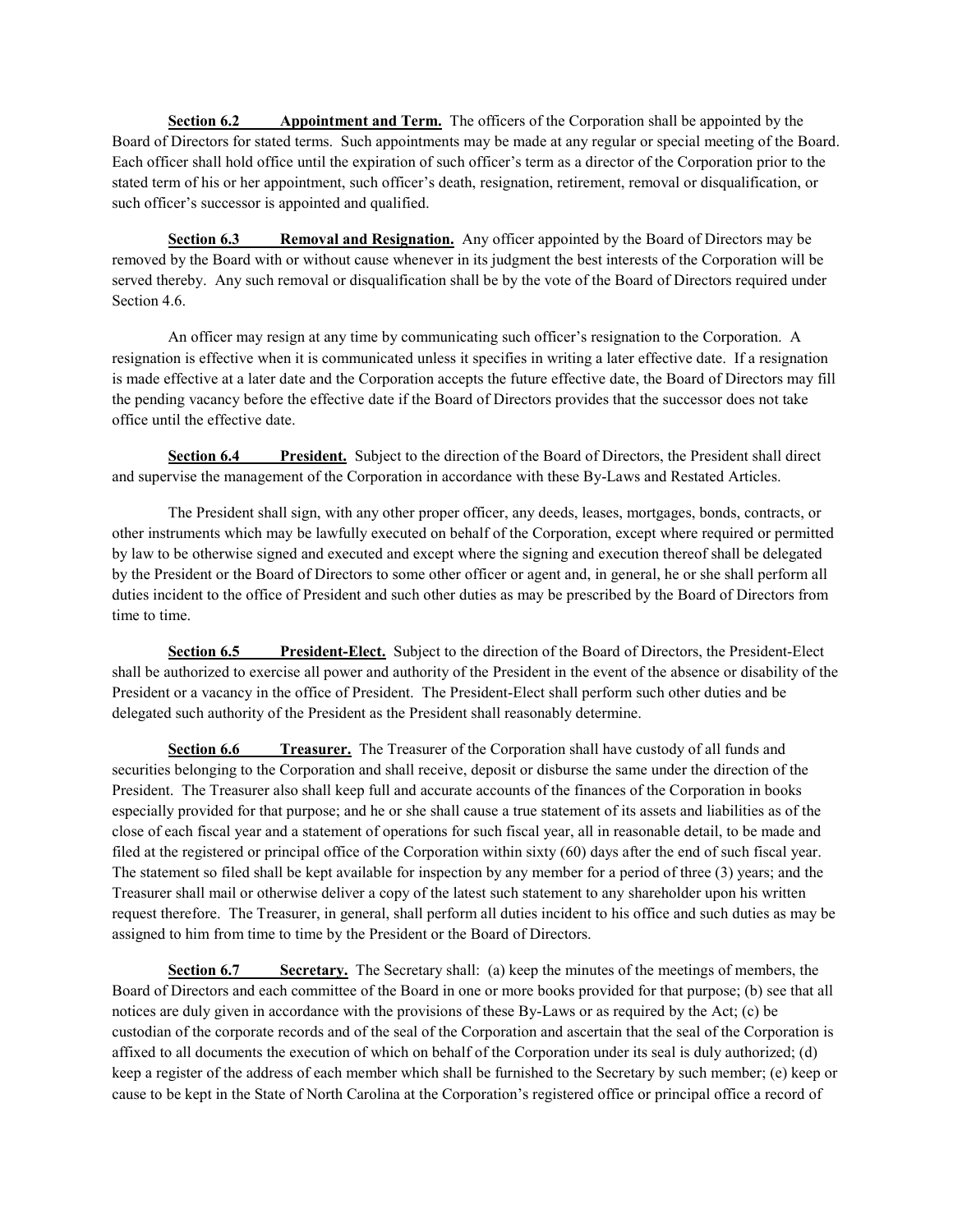the Corporation's members, giving the names and addresses of all members and prepare or cause to be prepared voting lists prior to each meeting of members as required by the Act and these By-Laws; and (f) in general perform all duties incident to the office of Secretary and such other duties as from time to time may be assigned to him or her by the President or the Board of Directors. The Secretary shall maintain at the Corporation's principal office (a) the Corporation's Articles of Incorporation, and all amendments thereto, (b) these By-Laws, and all the amendments hereto, (c) minutes of the meetings, and all resolutions, of the Board of Directors, (d) the minutes of the meetings and the reports, of all committees of the Board of Directors, (e) the minutes of all meetings of members, (f) all written communications to members, and all financial statements required to be made available to members, for the preceding three  $(3)$  years,  $(g)$  a list of the names and business addresses of the Corporation's current directors and officers, and (h) the Corporation's most recent annual report delivered to the North Carolina Secretary of State under the Act.

**Section 6.8 Duties of Other Officers.** The duties of all officers and employees not defined and enumerated in these By-Laws shall be prescribed and fixed by the President and in carrying out the authority to do all other acts necessary to be done to carry out the prescribed duties unless otherwise ordered by the Board of Directors, including, but not limited to, the power to sign, certify or endorse notes, certificates of indebtedness, deeds, checks, drafts or other contracts for and on behalf of the Corporation and/or to affix the seal of the Corporation to such documents as may require it.

**Section 6.9 Bonds.** The Board of Directors may by resolution require any or all officers, agents and employees of the Corporation to give bond to the corporation, with sufficient sureties, conditioned on the faithful performance of the duties of their respective offices or positions, and to comply with such other conditions as may from time to time be required by the Board of Directors.

# **ARTICLE VII**

### **Contracts, Loans, Checks and Deposits**

**Section 7.1 Contracts.** The President is authorized to enter any contract, lease or other agreement, and to execute and deliver any instrument, on behalf of the Corporation which is to be entered or executed and delivered in the ordinary course of the Corporation's business. In addition, the Board of Directors may authorize any officer or officers, or agent or agents, to enter into any contract, lease or other agreement or to execute and deliver any instrument on behalf of the Corporation, whether or not such action is within the ordinary course of the Corporation's business, and such authority may be general or confined to specific instances. Any resolution of the Board of Directors authorizing the execution of any contract, lease or other agreement or delivery of any instrument of behalf of the Corporation by the proper officers of the Corporation or by officers of the Corporation generally and not specifying particular officers shall be deemed to authorize execution or delivery, as applicable, by the President or any other officer if such execution or delivery is within the scope of the duties of such other officer. The Board of Directors may authorize the Corporation to enter into employment contracts with any of its employees for any length of time and on any terms and conditions it deems wise.

**Section 7.2 Loans.** No loans shall be contracted on behalf of the Corporation and no evidences of indebtedness shall be issued in its name unless authorized by a resolution of the Board of Directors, or a committee thereof, and except as permitted by law. Such authority may be general or specific in nature and scope.

**Section 7.3 Checks and Drafts.** All checks, drafts or other orders for the payment of money issued in the name of the Corporation shall be signed by such officer or officers, agent or agents of the Corporation and in such manner as from time to time shall be determined by resolution of the Board of Directors.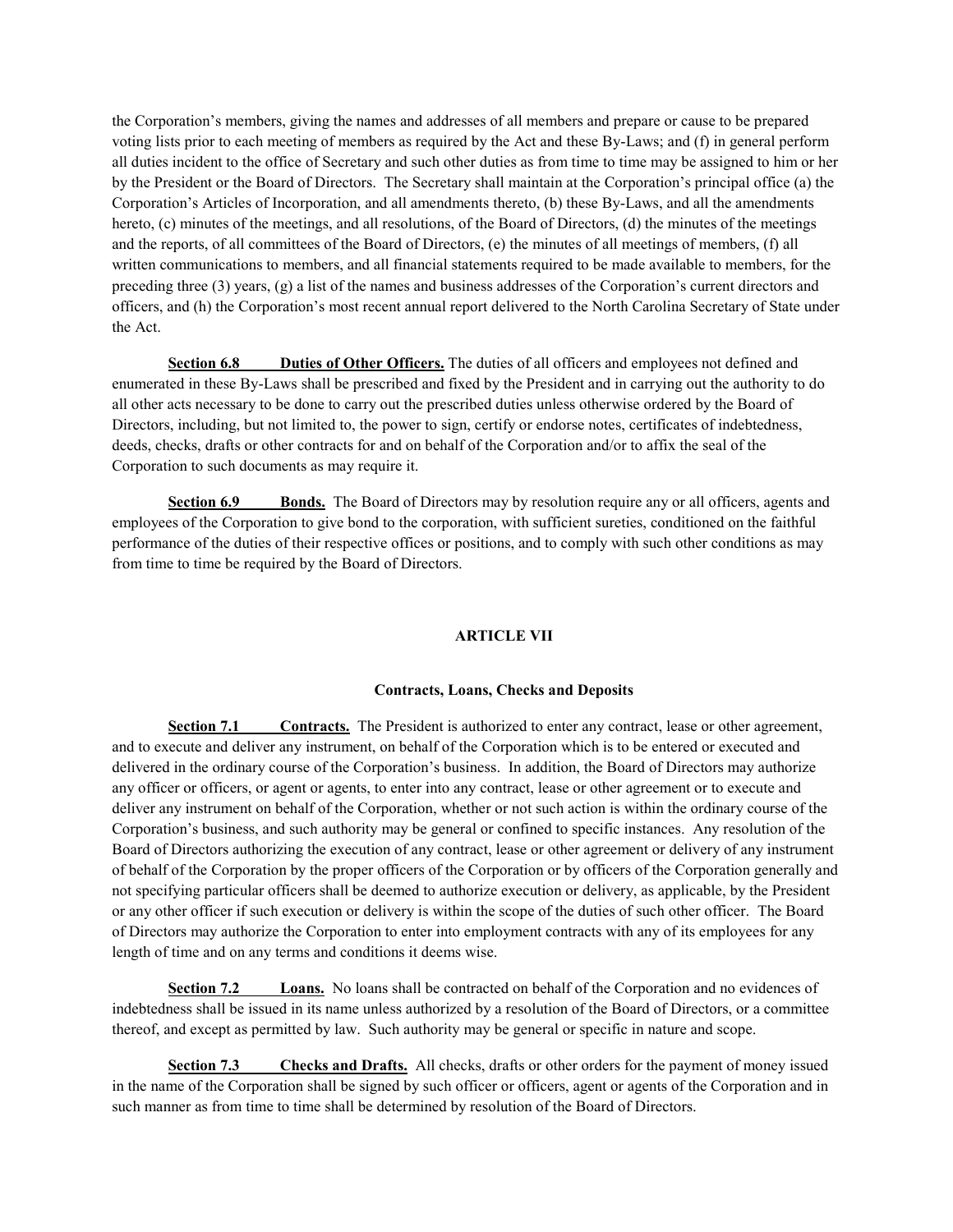**Section 7.4 Deposits.** All funds of the Corporation not otherwise employed from time to time shall be deposited to the credit of the Corporation in such depositaries as the Board of Directors or a committee thereof shall direct.

## **ARTICLE VIII**

### **Indemnification of Directors, Officers and Others**

**Section 8.1 Definitions.** For purposes of this Article VIII, the following definitions shall apply:

- (a) "Corporation" means the Corporation and all "predecessors" thereof, as such term is defined in the Act.
- (b) "Director" means an individual who is or was a director of the Corporation or an individual who, while a director of the Corporation, is or was serving at the Corporation's request as a director, officer, partner, trustee, employee or agent or another foreign or domestic corporation, partnership, limited liability company, association, joint venture, trust, employee benefit plan at the Corporation's request if such director's duties to the Corporation also impose duties on, or otherwise involve services by, the director to the plan or to participants in or beneficiaries of the plan. "Director" includes, unless the context requires otherwise, the estate or personal representative of a director.
- (c) "Expenses" means expenses of every kind incurred in defending a Proceeding, including, but Not limited to, legal, accounting, expert and investigatory fees and expenses.
- (d) "Indemnified Officer" shall mean each officer of the Corporation who is also a director of the Corporation and each other officer of the Corporation who is designated by the Board of Directors from time to time as an Indemnified Officer. An Indemnified Officer shall be entitled to indemnification hereunder to the same extent as a Director, including, without limitation, indemnification with respect to service by the Indemnified Officer at the Corporation's request as a director, officer, partner, trustee, employee or agent of another foreign or domestic corporation, partnership, limited liability company, association, joint venture, trust, employee benefit plan or other enterprise.
- (e) "Liabilities" means any obligation to pay any or all of the following: a judgment, a settlement, a penalty, a fine (including an excise tax assessed with respect to an employee benefit plan) and reasonable expenses, including, but not limited to, attorney's fees of opposing parties incurred with respect to a Proceeding.
- (f) "Proceeding" means any threatened, pending, or completed action, suit or proceeding, whether civil, criminal, administrative or investigative, whether formal or informal, and any appeal therein (and or inquiry or investigation that could lead to such a proceeding).

**Section 8.2 Indemnification.** In addition to, and not in any way in limitation of, all indemnification rights and obligations otherwise provided by law, the Corporation shall indemnify and hold harmless its Directors and Indemnified Officers against all Liabilities and Expenses in any Proceeding (including, without limitation, a Proceeding brought by or on behalf of the Corporation itself) arising out of their status as Directors or officers, or their service at the Corporation's request as a Director, officer, partner, trustee, employee or agent of another foreign or domestic corporation, limited liability company, association, partnership, joint venture, trust, employee benefit plan or other enterprise, or their activities in any such capacity; provided, however, that the Corporation shall not indemnify a Director of an Indemnified Officer against Liabilities or Expenses that such person may incur on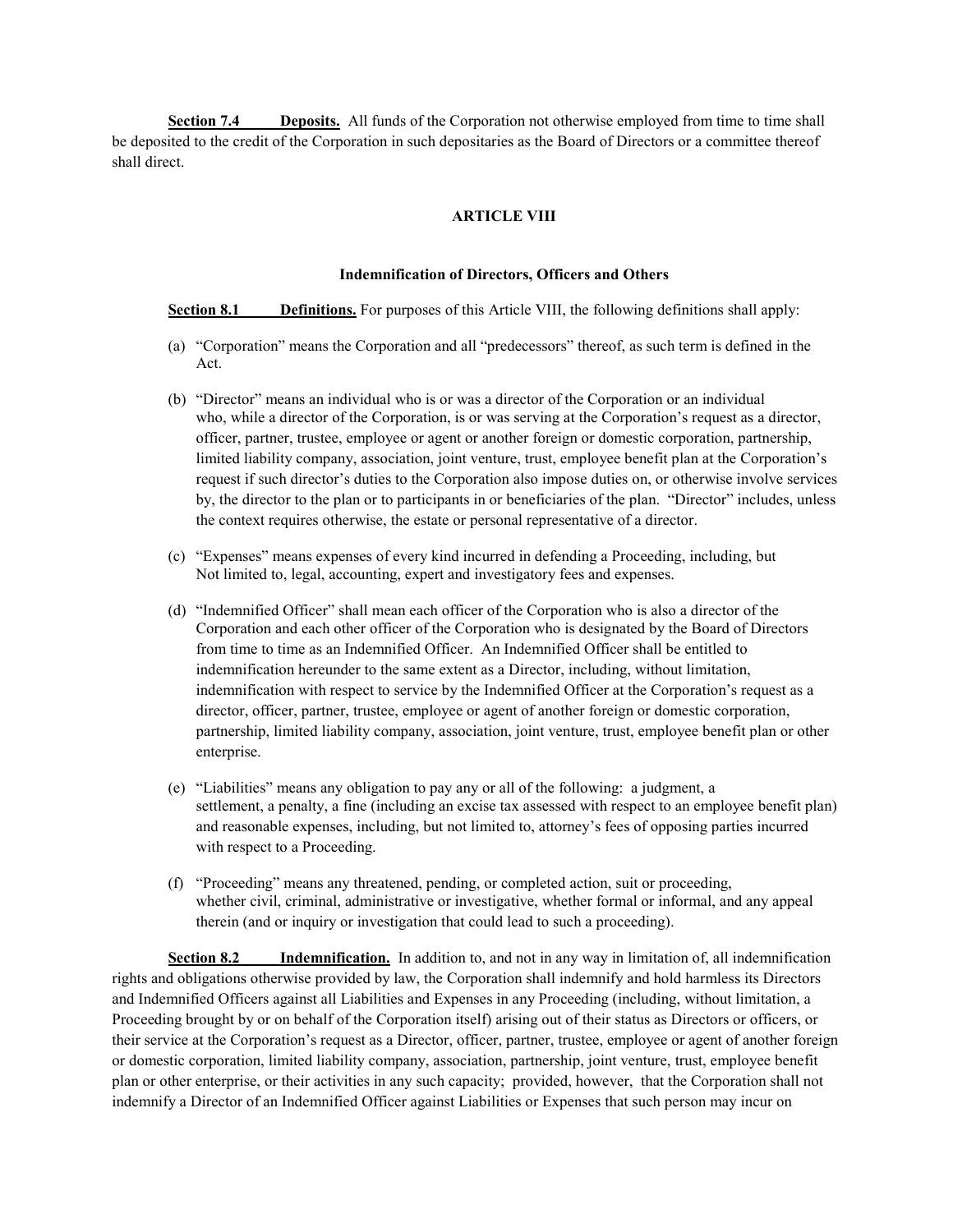account of activities of such person which at the time taken where known or believed by him or her to be clearly in conflict with the best interest of the Corporation. The Corporation shall also indemnify each Director and Indemnified Officer for his or her reasonable costs, expenses and attorneys' fees incurred in connection with the enforcement of the rights to indemnification granted herein, if it is determined in accordance with Section 8.3 that the Director or Indemnified Officer is entitled to indemnification hereunder.

The Board of Directors shall have the authority to adopt such resolutions pertaining to the implementation of this Section 8.2 as it may from time to time determine, and such resolutions shall be given full effect, even though they supplement, amplify or go beyond the provisions of this Section 8.2, provided and to the extent such resolution does not violate any provision of the Act or Restated Articles. This Section 8.2 shall be construed in a manner to fully effect the purpose and intent of the resolution of the Corporation's Board of Directors approving and adopting this provision.

**Section 8.3 Determination.** Any indemnification under Section 8.2 shall be paid by the Corporation in a specific case only after a determination that the Director or Indemnified Officer has met the standard of conduct set forth in Section 8.2. Such determination shall be made:

- (a) by the Board of Directors by a majority vote of a quorum consisting of directors not at the time parties to the Proceeding;
- (b) if a quorum cannot be obtained under Section 8.3(a), by a majority vote of a committee duly designated by the Board of Directors (in which vote directors who are parties to the Proceeding may participate), consisting solely of two or more directors not at the time parties to the Proceeding;
- (c) by special legal counsel (i) selected by the Board of Directors or a committee thereof in the manner prescribed in Section 8.3(a) or (b); or (ii) if a quorum of the Board of Directors cannot be obtained under Section 8.3(a) and a committee cannot be designated under Section 8.3(b), selected by a majority vote of the full Board of Directors (in which selection directors who are parties in the Proceeding may participate); or
- (d) by the members, but votes of directors or officers who are at the time parties to the Proceeding may not be voted on the determination.

The Board of Directors shall take all such action as may be necessary and appropriate to enable the Corporation to pay the indemnification required by this Article VIII.

**Section 8.4 Advances for Expenses.** The Expenses incurred by a Director or an Indemnified Officer in defending a Proceeding may be paid by the Corporation in advance of the final disposition of such Proceeding as authorized by the Board of Directors in the specific case upon receipt of an undertaking by or on behalf of the Director or Indemnified Officer to repay such amount unless it shall ultimately be determined that such person is entitled to be indemnified by the Corporation against such Expenses. Subject to receipt of such undertaking, the Corporation shall make reasonable periodic advances for Expenses pursuant to this Section 8.4, unless the Board of Directors shall determine, in the manner provided in Section 8.3 and based on the facts then known, that indemnification under this Article VIII is or will be precluded.

**Section 8.5 Reliance and Consideration.** Any Director or Indemnified Officer who at any time after the adoption of this Article VIII serves or has served in any of the aforesaid capacities for or on behalf of the Corporation shall be deemed to be doing or to have done so in reliance upon, and as consideration for, the right of indemnification provided herein. Such right, however, shall not be exclusive of any other rights to which such person may be entitled apart from the provisions of this Article VIII. No amendment, modification or repeal of this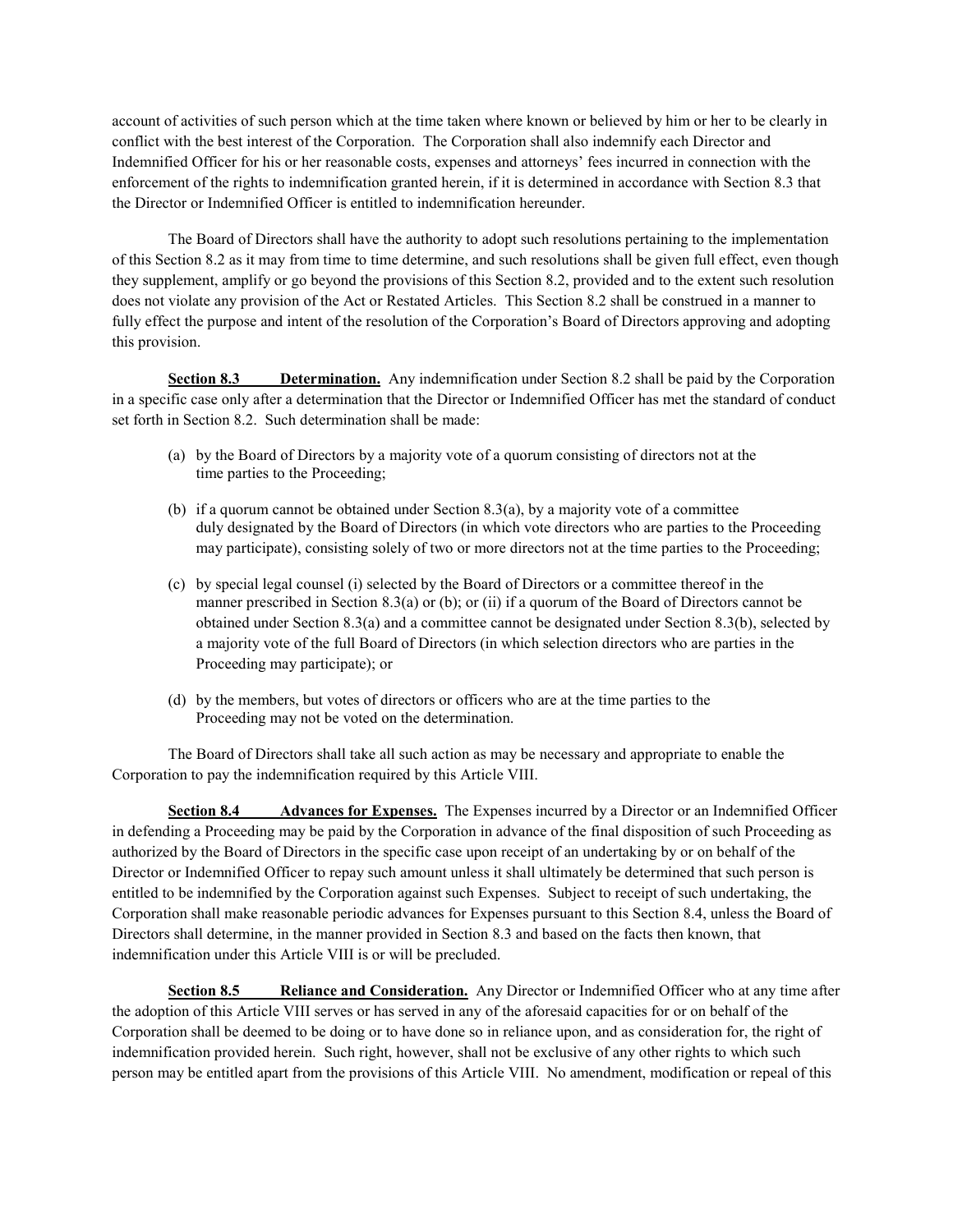Article VIII shall adversely affect the right of any Director or Indemnified Officer to indemnification hereunder with respect to any activities occurring prior to the time of such amendment, modification or repeal.

**Section 8.6 Insurance.** The Corporation may purchase and maintain insurance on behalf of its directors, officers, employees and agents and those persons who were or are serving at the request of the Corporation in any capacity with another corporation, partnership, limited liability company, association, joint venture, trust, employee benefit plan or other enterprise against any liability asserted against or incurred by such person in any capacity, or arising out of his or her status as such, whether or not the Corporation would have the power to indemnify such person against such liability under the provisions of this Article VIII or otherwise. Any full or partial payment made by an insurance company under any insurance policy covering any director, officer, employee, agent or other person identified above made to or on behalf of a person entitled to indemnification under this Article VIII shall relieve the Corporation of its liability for indemnification provided for in this Article VIII or otherwise to the extent of such payment, and no insurer shall have a right of subrogation against the Corporation with respect to such payment.

# **ARTICLE IX**

# **General Provisions**

**Section 9.1 Seal.** The corporate seal of the Corporation shall consist of two concentric circles between which is the name of the Corporation and in the center of which is inscribed the word "SEAL"; and such seal, in the form approved and adopted by the Board of Directors and as impressed on the margin hereof, shall be the corporate seal of the Corporation.

**Section 9.2 Waiver of Notice.** Except as otherwise expressly provided herein, whenever any notice is required to be given to any member or director under the provisions of the Act or under the provisions of the Restated Articles or these By-Laws, a waiver thereof in writing signed by the person or persons entitled to such notice and delivered to the Secretary of the Corporation, whether before or after the time stated therein, shall be equivalent to the giving of such notice.

**Section 9.3 Amendments: Emergency By-Laws.** Except as otherwise expressly provided herein, these By-Laws may be amended or repealed and new By-Laws may be adopted only by the affirmative vote of twothirds (2/3) of the number of directors prescribed by the Board of Directors under Section 3.2 and in office at the time such action is submitted to a vote. Such action may be taken at any regular or special meeting of the Board of Directors or by action without a Board meeting in accordance with these By-Laws and the Act. However, in the circumstances described in Section 55A-2-07 of the Act, the Board of Directors may adopt, as provided in Sections 55-A-2-07 and 55A-3-03 of the Act, such emergency by-laws as may be necessary or appropriate. Such emergency by-laws shall supersede any inconsistent provisions of these By-Laws during the existence of such emergency.

**Section 9.4 Fiscal Year.** The fiscal year of the Corporation shall be from July 1<sup>st</sup> of each year through June  $30<sup>th</sup>$  of the following calendar year.

**Section 9.5 Succession Order.** The succession order to the President for purposes of these By-Laws shall be the President-Elect, the Treasurer and the Secretary (in such order), and if there are no persons holding such offices or if the Board of Directors shall determine to alter such succession order, the person selected to preside by a majority of the directors present or participating in a meeting at which such designation is necessary.